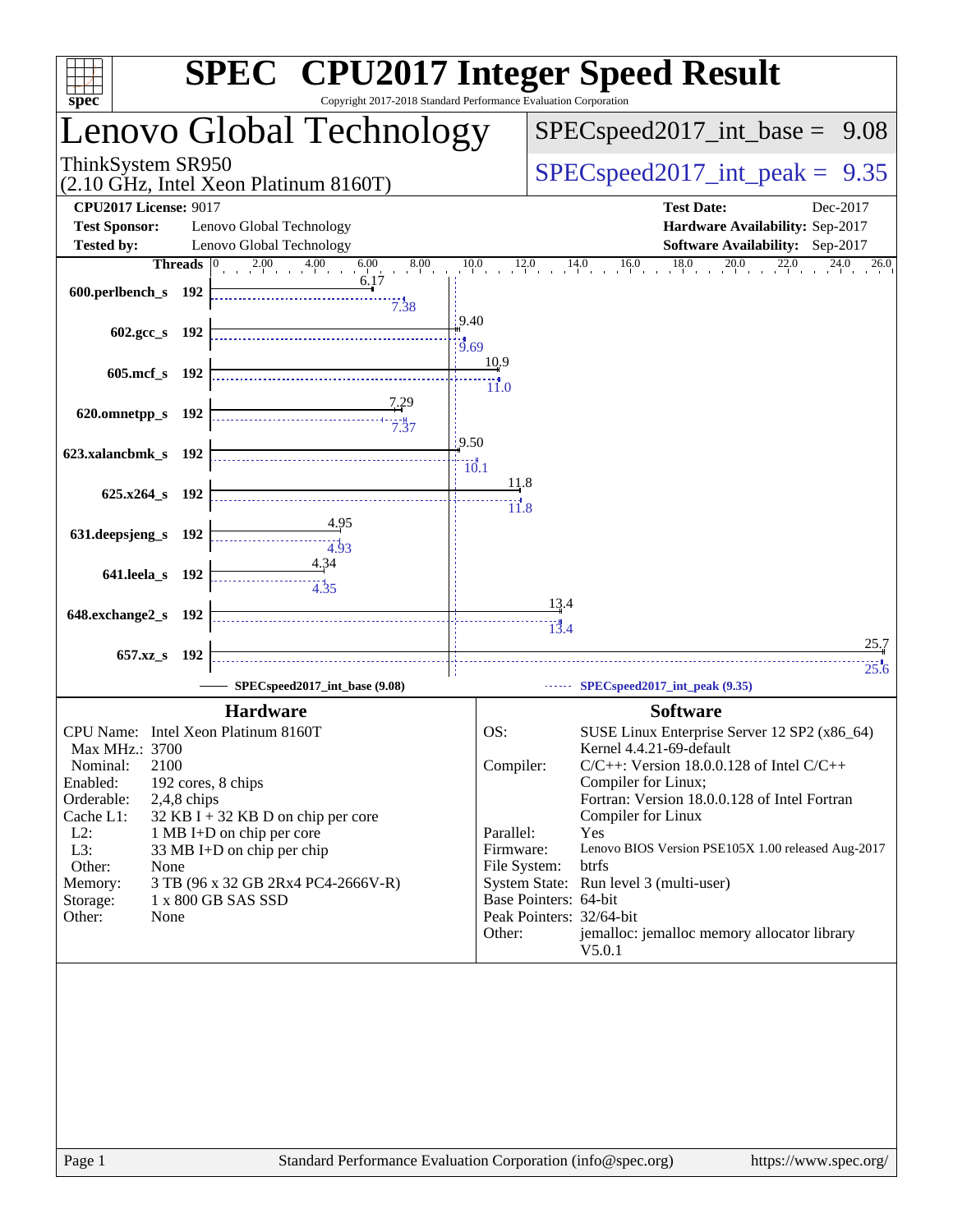

## Lenovo Global Technology

(2.10 GHz, Intel Xeon Platinum 8160T)

ThinkSystem SR950<br>  $SPECspeed2017$  int\_peak = 9.35  $SPECspeed2017\_int\_base = 9.08$ 

**[Test Sponsor:](http://www.spec.org/auto/cpu2017/Docs/result-fields.html#TestSponsor)** Lenovo Global Technology **[Hardware Availability:](http://www.spec.org/auto/cpu2017/Docs/result-fields.html#HardwareAvailability)** Sep-2017 **[Tested by:](http://www.spec.org/auto/cpu2017/Docs/result-fields.html#Testedby)** Lenovo Global Technology **[Software Availability:](http://www.spec.org/auto/cpu2017/Docs/result-fields.html#SoftwareAvailability)** Sep-2017

**[CPU2017 License:](http://www.spec.org/auto/cpu2017/Docs/result-fields.html#CPU2017License)** 9017 **[Test Date:](http://www.spec.org/auto/cpu2017/Docs/result-fields.html#TestDate)** Dec-2017

## **[Results Table](http://www.spec.org/auto/cpu2017/Docs/result-fields.html#ResultsTable)**

|                                     | <b>Base</b>    |                |       |                |       | <b>Peak</b>    |       |                |                |              |                |              |                |              |
|-------------------------------------|----------------|----------------|-------|----------------|-------|----------------|-------|----------------|----------------|--------------|----------------|--------------|----------------|--------------|
| <b>Benchmark</b>                    | <b>Threads</b> | <b>Seconds</b> | Ratio | <b>Seconds</b> | Ratio | <b>Seconds</b> | Ratio | <b>Threads</b> | <b>Seconds</b> | <b>Ratio</b> | <b>Seconds</b> | <b>Ratio</b> | <b>Seconds</b> | <b>Ratio</b> |
| $600.$ perlbench $\mathsf{S}$       | 192            | 288            | 6.17  | 290            | 6.13  | 286            | 6.21  | 192            | 241            | 7.35         | 241            | 7.38         | 240            | 7.40         |
| $602.\text{gcc}\_\text{s}$          | 192            | 426            | 9.35  | 419            | 9.51  | 424            | 9.40  | 192            | 413            | 9.65         | 411            | 9.69         | 410            | 9.71         |
| $605$ .mcf s                        | 192            | 432            | 10.9  | 430            | 11.0  | 432            | 10.9  | 192            | 429            | <b>11.0</b>  | 431            | 11.0         | 428            | 11.0         |
| 620.omnetpp_s                       | 192            | 224            | 7.29  | 232            | 7.02  | 223            | 7.31  | 192            | 218            | 7.47         | 248            | 6.57         | 221            | 7.37         |
| 623.xalancbmk s                     | 192            | 149            | 9.51  | 149            | 9.50  | 150            | 9.43  | 192            | 140            | <b>10.1</b>  | 140            | 10.1         | 139            | 10.2         |
| 625.x264 s                          | 192            | 149            | 11.8  | 149            | 11.8  | 150            | 11.8  | 192            | 149            | 11.8         | 149            | 11.8         | 149            | 11.8         |
| 631.deepsjeng_s                     | 192            | 290            | 4.94  | 290            | 4.95  | 290            | 4.95  | 192            | 292            | 4.91         | 291            | 4.93         | 291            | 4.93         |
| 641.leela s                         | 192            | 393            | 4.34  | 393            | 4.34  | 393            | 4.34  | 192            | 392            | 4.35         | 392            | 4.35         | 392            | 4.35         |
| 648.exchange2 s                     | 192            | 220            | 13.4  | 220            | 13.4  | 221            | 13.3  | 192            | 221            | 13.3         | 220            | 13.4         | 220            | 13.4         |
| $657.xz$ <sub>S</sub>               | 192            | 241            | 25.7  | 241            | 25.7  | 241            | 25.6  | 192            | 242            | 25.5         | 241            | 25.6         | 242            | 25.6         |
| $SPEC speed2017$ int base =<br>9.08 |                |                |       |                |       |                |       |                |                |              |                |              |                |              |

**[SPECspeed2017\\_int\\_peak =](http://www.spec.org/auto/cpu2017/Docs/result-fields.html#SPECspeed2017intpeak) 9.35**

Results appear in the [order in which they were run.](http://www.spec.org/auto/cpu2017/Docs/result-fields.html#RunOrder) Bold underlined text [indicates a median measurement](http://www.spec.org/auto/cpu2017/Docs/result-fields.html#Median).

## **[Operating System Notes](http://www.spec.org/auto/cpu2017/Docs/result-fields.html#OperatingSystemNotes)**

Stack size set to unlimited using "ulimit -s unlimited"

## **[General Notes](http://www.spec.org/auto/cpu2017/Docs/result-fields.html#GeneralNotes)**

Environment variables set by runcpu before the start of the run: LD\_LIBRARY\_PATH = "/home/cpu2017.1.0.2.ic18.0/lib/ia32:/home/cpu2017.1.0.2.ic18.0/lib/intel64" LD\_LIBRARY\_PATH = "\$LD\_LIBRARY\_PATH:/home/cpu2017.1.0.2.ic18.0/je5.0.1-32:/home/cpu2017.1.0.2.ic18.0/je5.0.1-64" OMP\_STACKSIZE = "192M"

 Binaries compiled on a system with 1x Intel Core i7-4790 CPU + 32GB RAM memory using Redhat Enterprise Linux 7.4 Transparent Huge Pages enabled by default Prior to runcpu invocation Filesystem page cache synced and cleared with: sync; echo 3> /proc/sys/vm/drop\_caches jemalloc: configured and built at default for 32bit (i686) and 64bit (x86\_64) targets; jemalloc: built with the RedHat Enterprise 7.4, and the system compiler gcc 4.8.5; jemalloc: sources avilable from jemalloc.net or <https://github.com/jemalloc/jemalloc/releases> No: The test sponsor attests, as of date of publication, that CVE-2017-5754 (Meltdown) is mitigated in the system as tested and documented. No: The test sponsor attests, as of date of publication, that CVE-2017-5753 (Spectre variant 1) is mitigated in the system as tested and documented. No: The test sponsor attests, as of date of publication, that CVE-2017-5715 (Spectre variant 2) is mitigated in the system as tested and documented.

**(Continued on next page)**

| Page 2 | Standard Performance Evaluation Corporation (info@spec.org) | https://www.spec.org/ |
|--------|-------------------------------------------------------------|-----------------------|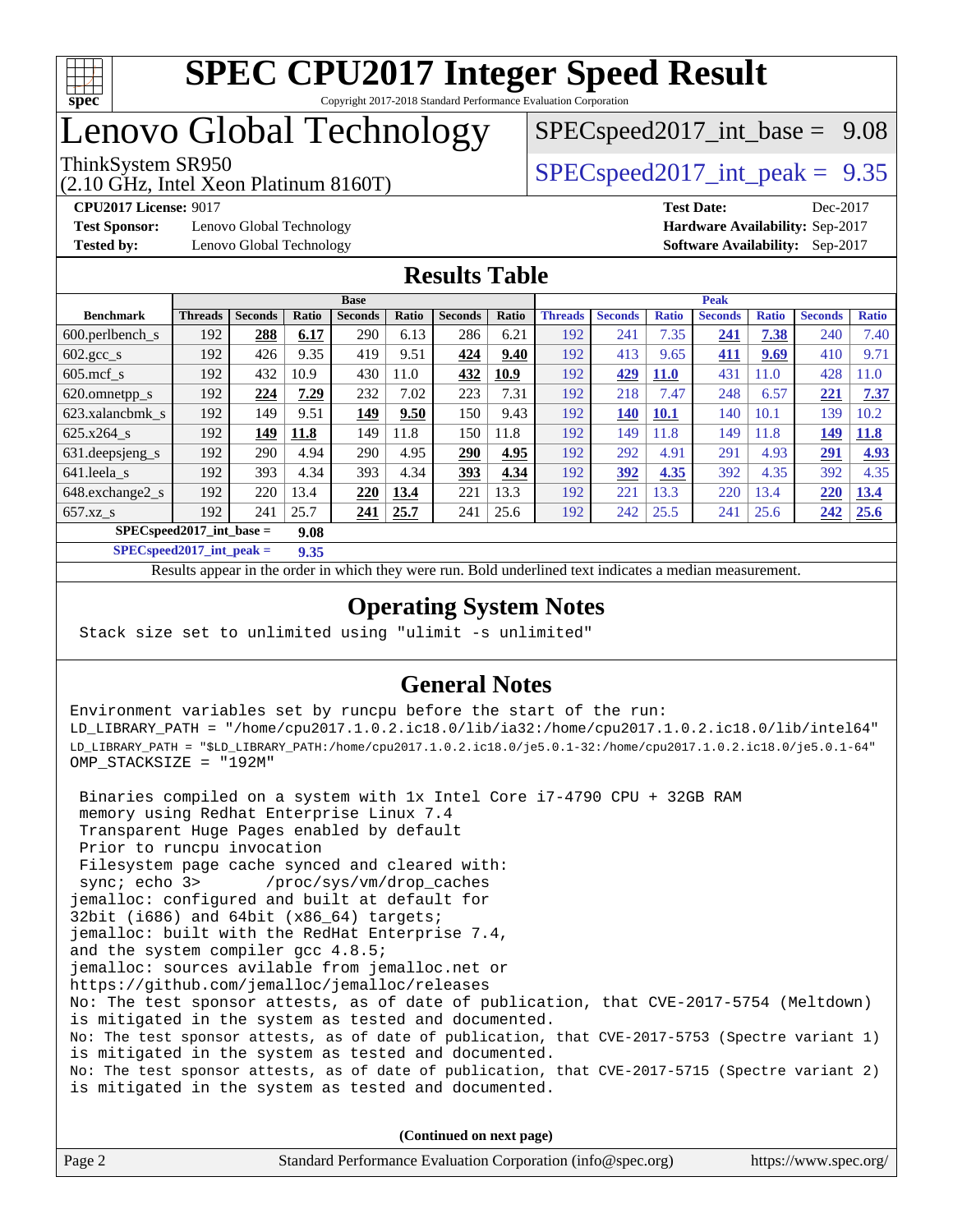

## Lenovo Global Technology

ThinkSystem SR950<br>  $SPECspeed2017$  int\_peak = 9.35

 $SPECspeed2017\_int\_base = 9.08$ 

(2.10 GHz, Intel Xeon Platinum 8160T)

**[Test Sponsor:](http://www.spec.org/auto/cpu2017/Docs/result-fields.html#TestSponsor)** Lenovo Global Technology **[Hardware Availability:](http://www.spec.org/auto/cpu2017/Docs/result-fields.html#HardwareAvailability)** Sep-2017 **[Tested by:](http://www.spec.org/auto/cpu2017/Docs/result-fields.html#Testedby)** Lenovo Global Technology **[Software Availability:](http://www.spec.org/auto/cpu2017/Docs/result-fields.html#SoftwareAvailability)** Sep-2017

**[CPU2017 License:](http://www.spec.org/auto/cpu2017/Docs/result-fields.html#CPU2017License)** 9017 **[Test Date:](http://www.spec.org/auto/cpu2017/Docs/result-fields.html#TestDate)** Dec-2017

#### **[General Notes \(Continued\)](http://www.spec.org/auto/cpu2017/Docs/result-fields.html#GeneralNotes)**

This benchmark result is intended to provide perspective on past performance using the historical hardware and/or software described on this result page. The system as described on this result page was formerly generally available. At the time of this publication, it may not be shipping, and/or may not be supported, and/or may fail to meet other tests of General Availability described in the SPEC OSG Policy document, <http://www.spec.org/osg/policy.html> This measured result may not be representative of the result that would be measured were this benchmark run with hardware and software available as of the publication date.

### **[Platform Notes](http://www.spec.org/auto/cpu2017/Docs/result-fields.html#PlatformNotes)**

BIOS configuration: Choose Operating Mode set to Maximum Performance Hyper-Threading set to Disable MONITORM/WAIT set to Enable Execute Disable Bit set to Disable Intel Virtualization Technology set to Disable Uncore Frequency Scaling set to Disable XPT Prefetcher set to Enable UPI Prefetcher set to Disable Stale AtoS set to Enable Sysinfo program /home/cpu2017.1.0.2.ic18.0/bin/sysinfo Rev: r5797 of 2017-06-14 96c45e4568ad54c135fd618bcc091c0f running on linux-boxi Wed Dec 20 18:20:05 2017 SUT (System Under Test) info as seen by some common utilities. For more information on this section, see <https://www.spec.org/cpu2017/Docs/config.html#sysinfo> From /proc/cpuinfo model name : Intel(R) Xeon(R) Platinum 8160T CPU @ 2.10GHz 8 "physical id"s (chips) 192 "processors" cores, siblings (Caution: counting these is hw and system dependent. The following excerpts from /proc/cpuinfo might not be reliable. Use with caution.) cpu cores : 24 siblings : 24 physical 0: cores 0 1 2 3 4 5 8 9 10 11 12 13 16 17 18 19 20 21 24 25 26 27 28 29 physical 1: cores 0 1 2 3 4 5 8 9 10 11 12 13 16 17 18 19 20 21 24 25 26 27 28 29 physical 2: cores 0 1 2 3 4 5 8 9 10 11 12 13 16 17 18 19 20 21 24 25 26 27 28 29 physical 3: cores 0 1 2 3 4 5 8 9 10 11 12 13 16 17 18 19 20 21 24 25 26 27 28 29 physical 4: cores 0 1 2 3 4 5 8 9 10 11 12 13 16 17 18 19 20 21 24 25 26 27 28 29 physical 5: cores 0 1 2 3 4 5 8 9 10 11 12 13 16 17 18 19 20 21 24 25 26 27 28 29

**(Continued on next page)**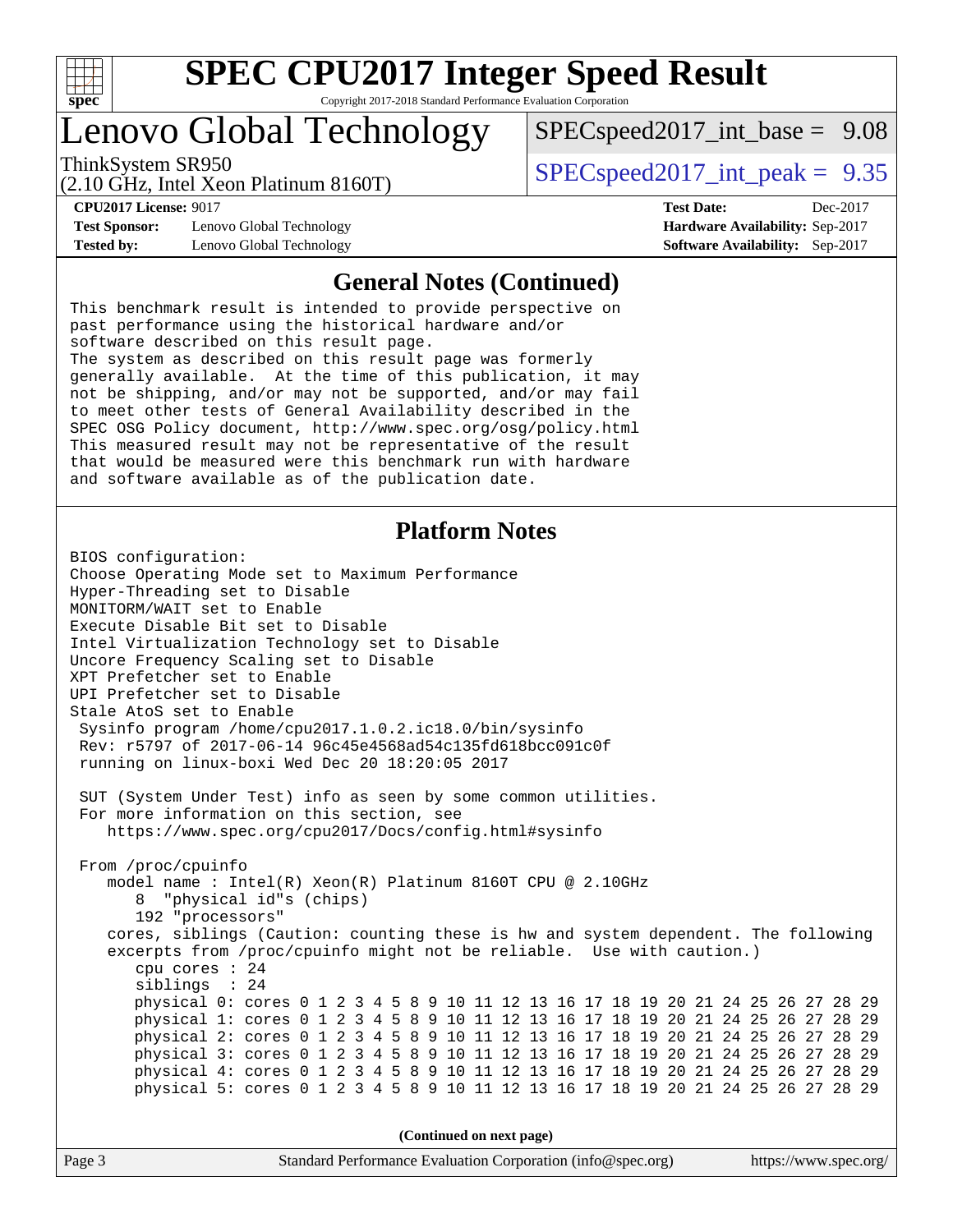

## Lenovo Global Technology

 $SPECspeed2017\_int\_base = 9.08$ 

(2.10 GHz, Intel Xeon Platinum 8160T)

ThinkSystem SR950<br>  $SPECspeed2017$  int\_peak = 9.35

**[CPU2017 License:](http://www.spec.org/auto/cpu2017/Docs/result-fields.html#CPU2017License)** 9017 **[Test Date:](http://www.spec.org/auto/cpu2017/Docs/result-fields.html#TestDate)** Dec-2017

**[Test Sponsor:](http://www.spec.org/auto/cpu2017/Docs/result-fields.html#TestSponsor)** Lenovo Global Technology **[Hardware Availability:](http://www.spec.org/auto/cpu2017/Docs/result-fields.html#HardwareAvailability)** Sep-2017 **[Tested by:](http://www.spec.org/auto/cpu2017/Docs/result-fields.html#Testedby)** Lenovo Global Technology **[Software Availability:](http://www.spec.org/auto/cpu2017/Docs/result-fields.html#SoftwareAvailability)** Sep-2017

#### **[Platform Notes \(Continued\)](http://www.spec.org/auto/cpu2017/Docs/result-fields.html#PlatformNotes)**

 physical 6: cores 0 1 2 3 4 5 8 9 10 11 12 13 16 17 18 19 20 21 24 25 26 27 28 29 physical 7: cores 0 1 2 3 4 5 8 9 10 11 12 13 16 17 18 19 20 21 24 25 26 27 28 29

From lscpu:

Architecture: x86\_64 CPU op-mode(s): 32-bit, 64-bit Byte Order: Little Endian CPU(s): 192 On-line CPU(s) list: 0-191 Thread(s) per core: 1 Core(s) per socket: 24 Socket(s): 8 NUMA node(s): 8 Vendor ID: GenuineIntel CPU family: 6 Model: 85 Model name: Intel(R) Xeon(R) Platinum 8160T CPU @ 2.10GHz Stepping: 4 CPU MHz: 2095.083 BogoMIPS: 4190.16 Virtualization: VT-x L1d cache: 32K L1i cache: 32K L2 cache: 1024K L3 cache: 33792K NUMA node0 CPU(s): 0-23 NUMA node1 CPU(s): 24-47 NUMA node2 CPU(s): 48-71 NUMA node3 CPU(s): 72-95 NUMA node4 CPU(s): 96-119 NUMA node5 CPU(s): 120-143 NUMA node6 CPU(s): 144-167 NUMA node7 CPU(s): 168-191 Flags: fpu vme de pse tsc msr pae mce cx8 apic sep mtrr pge mca cmov pat pse36 clflush dts acpi mmx fxsr sse sse2 ss ht tm pbe syscall nx pdpe1gb rdtscp lm constant\_tsc art arch\_perfmon pebs bts rep\_good nopl xtopology nonstop\_tsc aperfmperf eagerfpu pni pclmulqdq dtes64 monitor ds\_cpl vmx smx est tm2 ssse3 sdbg fma cx16 xtpr pdcm pcid dca sse4\_1 sse4\_2 x2apic movbe popcnt tsc\_deadline\_timer aes xsave avx f16c rdrand lahf\_lm abm 3dnowprefetch ida arat epb pln pts dtherm intel\_pt tpr\_shadow vnmi flexpriority ept vpid fsgsbase tsc\_adjust bmi1 hle avx2 smep bmi2 erms invpcid rtm cqm mpx avx512f avx512dq rdseed adx smap clflushopt clwb avx512cd avx512bw avx512vl xsaveopt xsavec xgetbv1 cqm\_llc cqm\_occup\_llc /proc/cpuinfo cache data

cache size : 33792 KB

From numactl --hardware WARNING: a numactl 'node' might or might not correspond to a

Page 4 Standard Performance Evaluation Corporation [\(info@spec.org\)](mailto:info@spec.org) <https://www.spec.org/> **(Continued on next page)**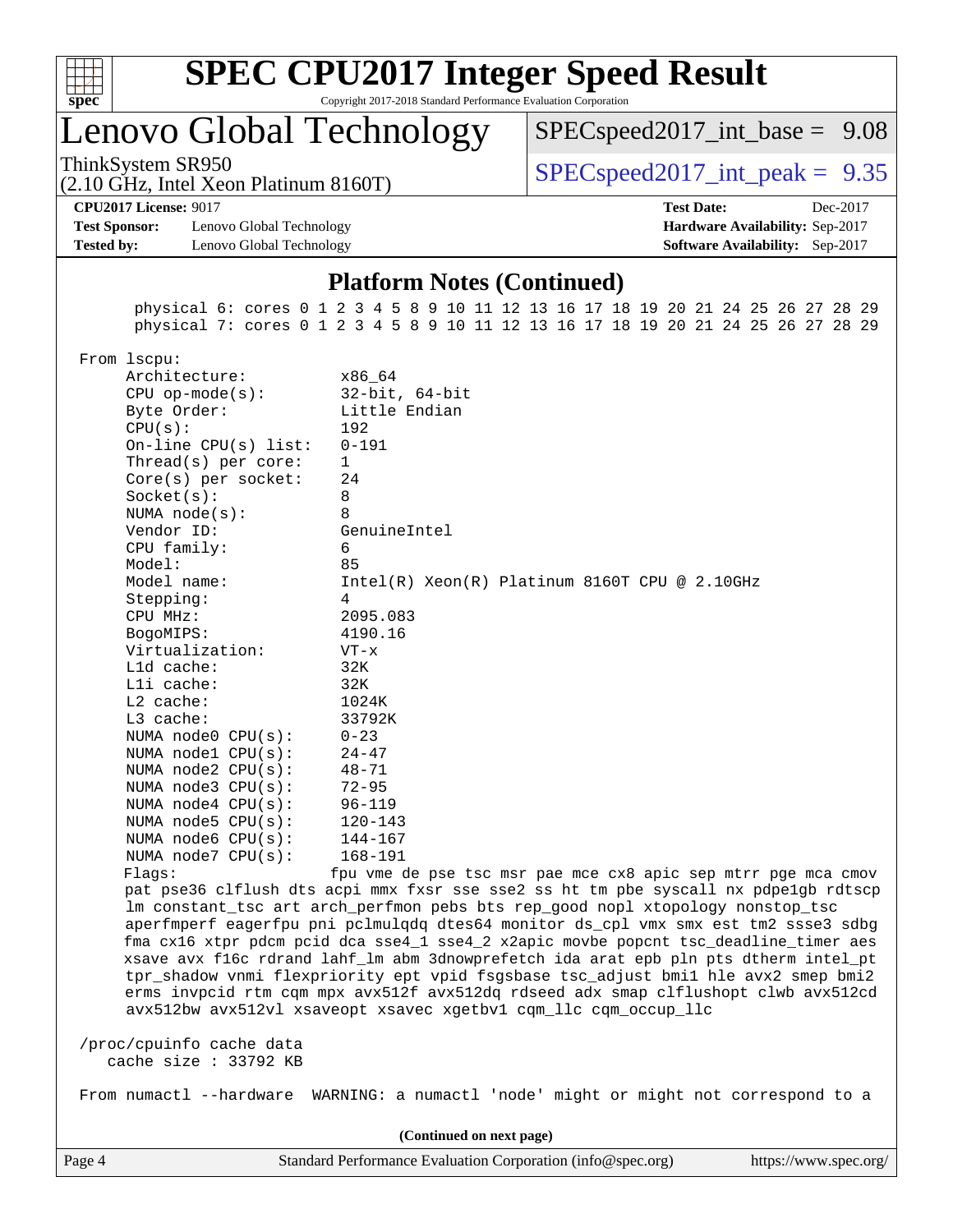

## Lenovo Global Technology

 $SPECspeed2017\_int\_base = 9.08$ 

(2.10 GHz, Intel Xeon Platinum 8160T)

ThinkSystem SR950<br>  $SPECspeed2017$  int\_peak = 9.35

**[Test Sponsor:](http://www.spec.org/auto/cpu2017/Docs/result-fields.html#TestSponsor)** Lenovo Global Technology **[Hardware Availability:](http://www.spec.org/auto/cpu2017/Docs/result-fields.html#HardwareAvailability)** Sep-2017 **[Tested by:](http://www.spec.org/auto/cpu2017/Docs/result-fields.html#Testedby)** Lenovo Global Technology **[Software Availability:](http://www.spec.org/auto/cpu2017/Docs/result-fields.html#SoftwareAvailability)** Sep-2017

**[CPU2017 License:](http://www.spec.org/auto/cpu2017/Docs/result-fields.html#CPU2017License)** 9017 **[Test Date:](http://www.spec.org/auto/cpu2017/Docs/result-fields.html#TestDate)** Dec-2017

#### **[Platform Notes \(Continued\)](http://www.spec.org/auto/cpu2017/Docs/result-fields.html#PlatformNotes)**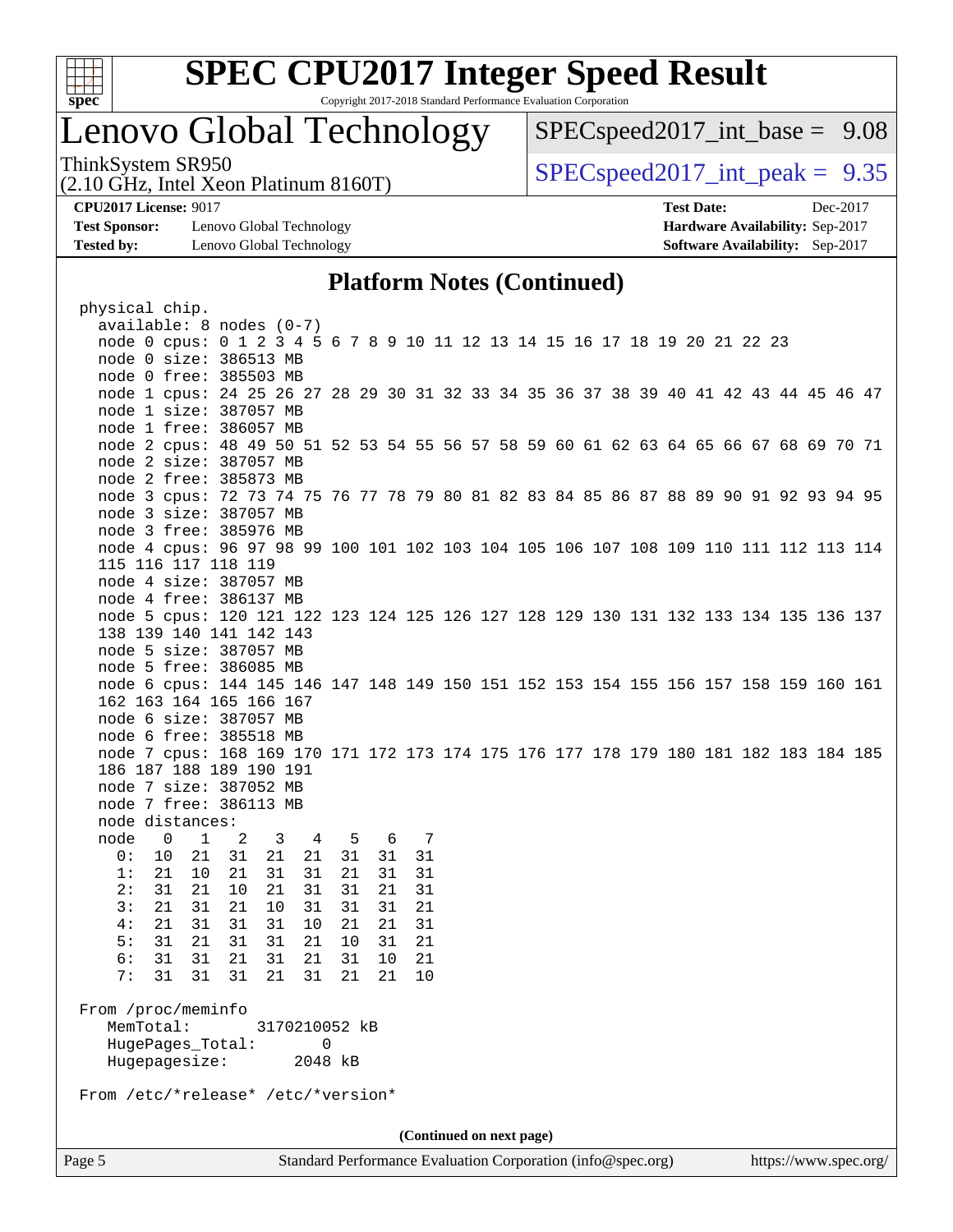

## Lenovo Global Technology

[SPECspeed2017\\_int\\_base =](http://www.spec.org/auto/cpu2017/Docs/result-fields.html#SPECspeed2017intbase) 9.08

(2.10 GHz, Intel Xeon Platinum 8160T)

ThinkSystem SR950<br>  $(2.10 \text{ GHz. Intel Yoon Plitium } 8160 \text{T})$   $SPEC speed2017\_int\_peak = 9.35$ 

**[CPU2017 License:](http://www.spec.org/auto/cpu2017/Docs/result-fields.html#CPU2017License)** 9017 **[Test Date:](http://www.spec.org/auto/cpu2017/Docs/result-fields.html#TestDate)** Dec-2017

**[Test Sponsor:](http://www.spec.org/auto/cpu2017/Docs/result-fields.html#TestSponsor)** Lenovo Global Technology **[Hardware Availability:](http://www.spec.org/auto/cpu2017/Docs/result-fields.html#HardwareAvailability)** Sep-2017 **[Tested by:](http://www.spec.org/auto/cpu2017/Docs/result-fields.html#Testedby)** Lenovo Global Technology **[Software Availability:](http://www.spec.org/auto/cpu2017/Docs/result-fields.html#SoftwareAvailability)** Sep-2017

#### **[Platform Notes \(Continued\)](http://www.spec.org/auto/cpu2017/Docs/result-fields.html#PlatformNotes)**

| SuSE-release:                                                                          |
|----------------------------------------------------------------------------------------|
| SUSE Linux Enterprise Server 12 (x86_64)                                               |
| $VERSION = 12$                                                                         |
| $PATCHLEVEL = 2$                                                                       |
| # This file is deprecated and will be removed in a future service pack or release.     |
| # Please check /etc/os-release for details about this release.                         |
| os-release:                                                                            |
| NAME="SLES"                                                                            |
| $VERSION = "12-SP2"$                                                                   |
| VERSION ID="12.2"                                                                      |
| PRETTY_NAME="SUSE Linux Enterprise Server 12 SP2"                                      |
| ID="sles"                                                                              |
| $ANSI$ _COLOR=" $0:32$ "                                                               |
| CPE_NAME="cpe:/o:suse:sles:12:sp2"                                                     |
|                                                                                        |
| uname $-a$ :                                                                           |
| Linux linux-boxi 4.4.21-69-default #1 SMP Tue Oct 25 10:58:20 UTC 2016 (9464f67)       |
| x86_64 x86_64 x86_64 GNU/Linux                                                         |
|                                                                                        |
| run-level 3 Dec 20 18:18                                                               |
|                                                                                        |
| SPEC is set to: /home/cpu2017.1.0.2.ic18.0                                             |
| Filesystem<br>Size Used Avail Use% Mounted on<br>Type                                  |
| $/\text{dev}/\text{sdb}$<br>btrfs 744G<br>25G 717G<br>4% /home                         |
|                                                                                        |
| Additional information from dmidecode follows. WARNING: Use caution when you interpret |
| this section. The 'dmidecode' program reads system data which is "intended to allow    |
| hardware to be accurately determined", but the intent may not be met, as there are     |
| frequent changes to hardware, firmware, and the "DMTF SMBIOS" standard.                |
| BIOS Lenovo -[PSE105X-1.00]- 08/17/2017                                                |
| Memory:                                                                                |
| 96x Samsung M393A4K40BB2-CTD 32 GB 2 rank 2666                                         |
|                                                                                        |
| (End of data from sysinfo program)                                                     |
|                                                                                        |
|                                                                                        |
| <b>Compiler Version Notes</b>                                                          |
|                                                                                        |
| $600. perlbench_s(base) 602. gcc_s(base) 605. mcf_s(base) 625. x264_s(base)$<br>CC.    |
| $peak)$ 657.xz_s(base)                                                                 |
|                                                                                        |
| icc (ICC) 18.0.0 20170811                                                              |
| Copyright (C) 1985-2017 Intel Corporation. All rights reserved.                        |
|                                                                                        |
|                                                                                        |
|                                                                                        |
|                                                                                        |
|                                                                                        |
| (Continued on next page)                                                               |
|                                                                                        |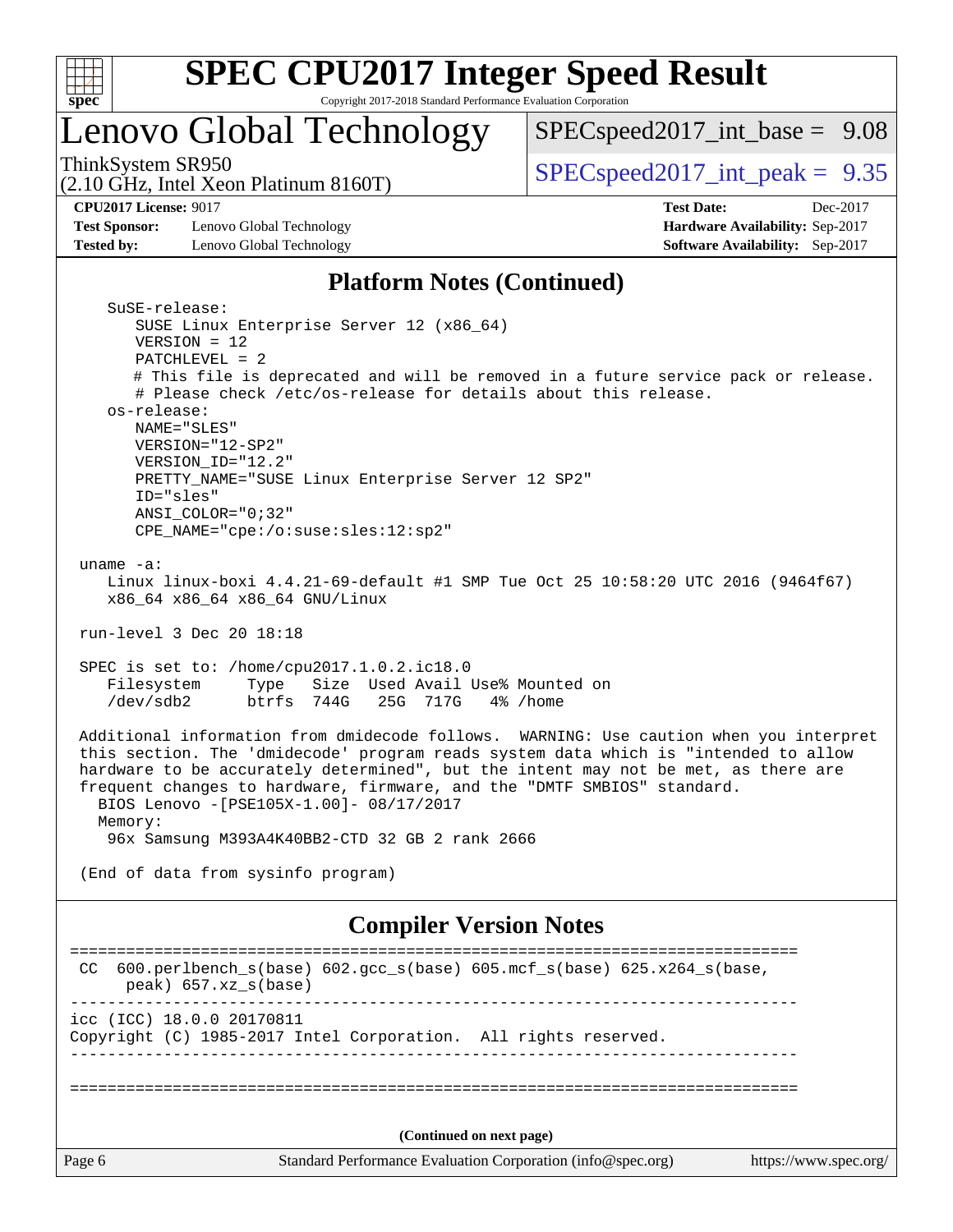

## Lenovo Global Technology

[SPECspeed2017\\_int\\_base =](http://www.spec.org/auto/cpu2017/Docs/result-fields.html#SPECspeed2017intbase) 9.08

(2.10 GHz, Intel Xeon Platinum 8160T)

ThinkSystem SR950<br>  $(2.10 \text{ GHz. Intel Yoon Plotinum } 8160 \text{T})$   $\text{SPEC speed2017\_int\_peak} = 9.35$ 

**[Test Sponsor:](http://www.spec.org/auto/cpu2017/Docs/result-fields.html#TestSponsor)** Lenovo Global Technology **[Hardware Availability:](http://www.spec.org/auto/cpu2017/Docs/result-fields.html#HardwareAvailability)** Sep-2017 **[Tested by:](http://www.spec.org/auto/cpu2017/Docs/result-fields.html#Testedby)** Lenovo Global Technology **[Software Availability:](http://www.spec.org/auto/cpu2017/Docs/result-fields.html#SoftwareAvailability)** Sep-2017

**[CPU2017 License:](http://www.spec.org/auto/cpu2017/Docs/result-fields.html#CPU2017License)** 9017 **[Test Date:](http://www.spec.org/auto/cpu2017/Docs/result-fields.html#TestDate)** Dec-2017

## **[Compiler Version Notes \(Continued\)](http://www.spec.org/auto/cpu2017/Docs/result-fields.html#CompilerVersionNotes)**

| 600.perlbench_s(peak) 602.gcc_s(peak) 605.mcf_s(peak) 657.xz_s(peak)<br><b>CC</b>                                          |
|----------------------------------------------------------------------------------------------------------------------------|
| icc (ICC) 18.0.0 20170811<br>Copyright (C) 1985-2017 Intel Corporation. All rights reserved.                               |
| CXXC 620.omnetpp $s(base)$ 623.xalancbmk $s(base)$ 631.deepsjeng $s(base)$<br>$641.$ leela $s$ (base)                      |
| icpc (ICC) 18.0.0 20170811<br>Copyright (C) 1985-2017 Intel Corporation. All rights reserved.                              |
| CXXC 620.omnetpp $s(\text{peak})$ 623.xalancbmk $s(\text{peak})$ 631.deepsjeng $s(\text{peak})$<br>$641.$ leela $s$ (peak) |
| icpc (ICC) 18.0.0 20170811<br>Copyright (C) 1985-2017 Intel Corporation. All rights reserved.                              |
| FC 648.exchange2_s(base, peak)                                                                                             |
| ifort (IFORT) 18.0.0 20170811<br>Copyright (C) 1985-2017 Intel Corporation. All rights reserved.                           |

## **[Base Compiler Invocation](http://www.spec.org/auto/cpu2017/Docs/result-fields.html#BaseCompilerInvocation)**

[icc](http://www.spec.org/cpu2017/results/res2018q1/cpu2017-20180122-02775.flags.html#user_CCbase_intel_icc_18.0_66fc1ee009f7361af1fbd72ca7dcefbb700085f36577c54f309893dd4ec40d12360134090235512931783d35fd58c0460139e722d5067c5574d8eaf2b3e37e92)

| $C_{++}$ benchmarks: |
|----------------------|
| icpc                 |

[Fortran benchmarks](http://www.spec.org/auto/cpu2017/Docs/result-fields.html#Fortranbenchmarks): [ifort](http://www.spec.org/cpu2017/results/res2018q1/cpu2017-20180122-02775.flags.html#user_FCbase_intel_ifort_18.0_8111460550e3ca792625aed983ce982f94888b8b503583aa7ba2b8303487b4d8a21a13e7191a45c5fd58ff318f48f9492884d4413fa793fd88dd292cad7027ca)

## **[Base Portability Flags](http://www.spec.org/auto/cpu2017/Docs/result-fields.html#BasePortabilityFlags)**

600.perlbench\_s: [-DSPEC\\_LP64](http://www.spec.org/cpu2017/results/res2018q1/cpu2017-20180122-02775.flags.html#b600.perlbench_s_basePORTABILITY_DSPEC_LP64) [-DSPEC\\_LINUX\\_X64](http://www.spec.org/cpu2017/results/res2018q1/cpu2017-20180122-02775.flags.html#b600.perlbench_s_baseCPORTABILITY_DSPEC_LINUX_X64)

**(Continued on next page)**

Page 7 Standard Performance Evaluation Corporation [\(info@spec.org\)](mailto:info@spec.org) <https://www.spec.org/>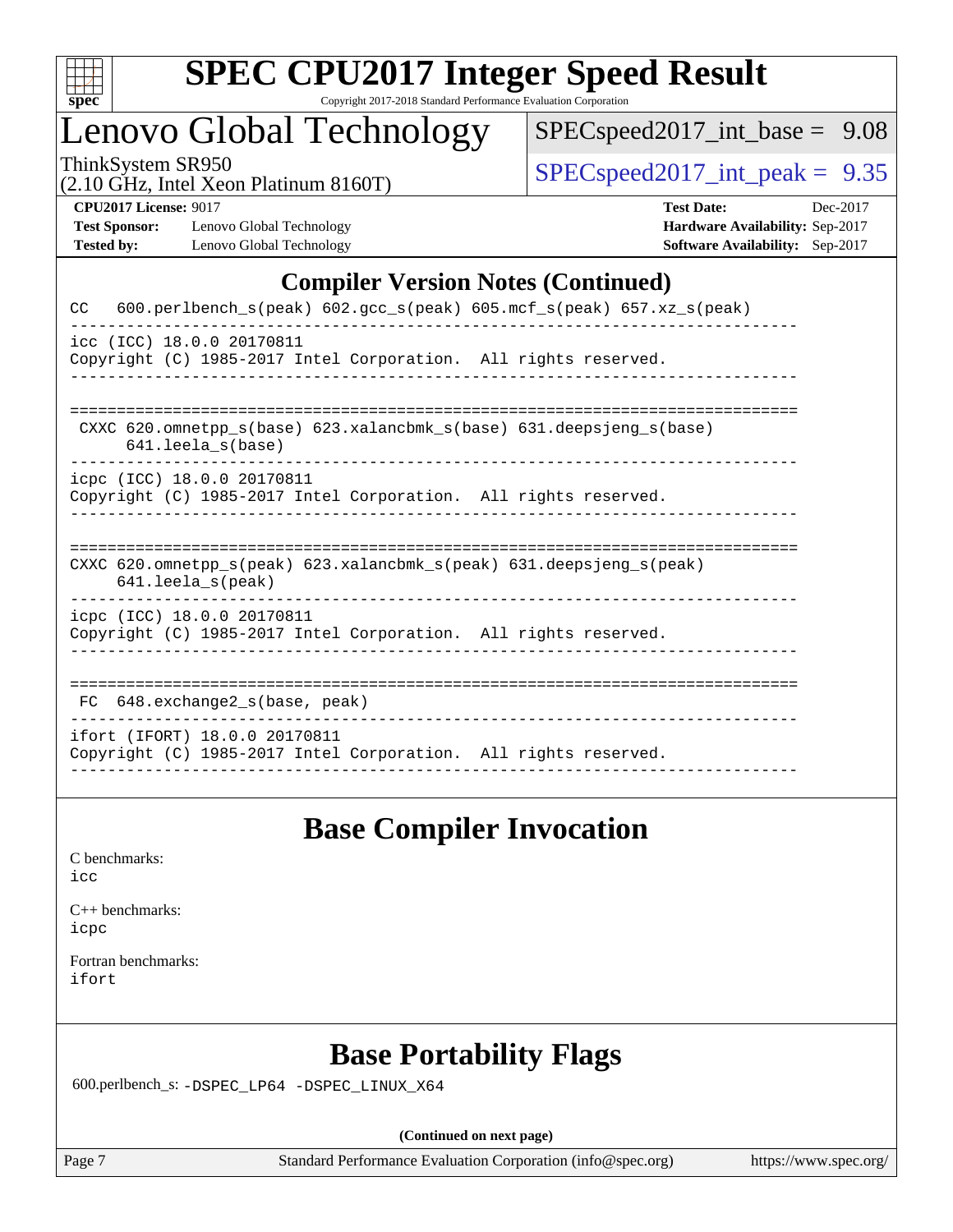

## Lenovo Global Technology

(2.10 GHz, Intel Xeon Platinum 8160T)

 $SPECspeed2017\_int\_base = 9.08$ 

ThinkSystem SR950  $SPEC speed2017$  int peak = 9.35

**[Test Sponsor:](http://www.spec.org/auto/cpu2017/Docs/result-fields.html#TestSponsor)** Lenovo Global Technology **[Hardware Availability:](http://www.spec.org/auto/cpu2017/Docs/result-fields.html#HardwareAvailability)** Sep-2017 **[Tested by:](http://www.spec.org/auto/cpu2017/Docs/result-fields.html#Testedby)** Lenovo Global Technology **[Software Availability:](http://www.spec.org/auto/cpu2017/Docs/result-fields.html#SoftwareAvailability)** Sep-2017

**[CPU2017 License:](http://www.spec.org/auto/cpu2017/Docs/result-fields.html#CPU2017License)** 9017 **[Test Date:](http://www.spec.org/auto/cpu2017/Docs/result-fields.html#TestDate)** Dec-2017

## **[Base Portability Flags \(Continued\)](http://www.spec.org/auto/cpu2017/Docs/result-fields.html#BasePortabilityFlags)**

 $602.\text{gcc}\$ : -DSPEC LP64 605.mcf\_s: [-DSPEC\\_LP64](http://www.spec.org/cpu2017/results/res2018q1/cpu2017-20180122-02775.flags.html#suite_basePORTABILITY605_mcf_s_DSPEC_LP64) 620.omnetpp\_s: [-DSPEC\\_LP64](http://www.spec.org/cpu2017/results/res2018q1/cpu2017-20180122-02775.flags.html#suite_basePORTABILITY620_omnetpp_s_DSPEC_LP64) 623.xalancbmk\_s: [-DSPEC\\_LP64](http://www.spec.org/cpu2017/results/res2018q1/cpu2017-20180122-02775.flags.html#suite_basePORTABILITY623_xalancbmk_s_DSPEC_LP64) [-DSPEC\\_LINUX](http://www.spec.org/cpu2017/results/res2018q1/cpu2017-20180122-02775.flags.html#b623.xalancbmk_s_baseCXXPORTABILITY_DSPEC_LINUX) 625.x264\_s: [-DSPEC\\_LP64](http://www.spec.org/cpu2017/results/res2018q1/cpu2017-20180122-02775.flags.html#suite_basePORTABILITY625_x264_s_DSPEC_LP64) 631.deepsjeng\_s: [-DSPEC\\_LP64](http://www.spec.org/cpu2017/results/res2018q1/cpu2017-20180122-02775.flags.html#suite_basePORTABILITY631_deepsjeng_s_DSPEC_LP64) 641.leela\_s: [-DSPEC\\_LP64](http://www.spec.org/cpu2017/results/res2018q1/cpu2017-20180122-02775.flags.html#suite_basePORTABILITY641_leela_s_DSPEC_LP64) 648.exchange2\_s: [-DSPEC\\_LP64](http://www.spec.org/cpu2017/results/res2018q1/cpu2017-20180122-02775.flags.html#suite_basePORTABILITY648_exchange2_s_DSPEC_LP64) 657.xz\_s: [-DSPEC\\_LP64](http://www.spec.org/cpu2017/results/res2018q1/cpu2017-20180122-02775.flags.html#suite_basePORTABILITY657_xz_s_DSPEC_LP64)

## **[Base Optimization Flags](http://www.spec.org/auto/cpu2017/Docs/result-fields.html#BaseOptimizationFlags)**

[C benchmarks](http://www.spec.org/auto/cpu2017/Docs/result-fields.html#Cbenchmarks):

[-Wl,-z,muldefs](http://www.spec.org/cpu2017/results/res2018q1/cpu2017-20180122-02775.flags.html#user_CCbase_link_force_multiple1_b4cbdb97b34bdee9ceefcfe54f4c8ea74255f0b02a4b23e853cdb0e18eb4525ac79b5a88067c842dd0ee6996c24547a27a4b99331201badda8798ef8a743f577) [-xCORE-AVX512](http://www.spec.org/cpu2017/results/res2018q1/cpu2017-20180122-02775.flags.html#user_CCbase_f-xCORE-AVX512) [-ipo](http://www.spec.org/cpu2017/results/res2018q1/cpu2017-20180122-02775.flags.html#user_CCbase_f-ipo) [-O3](http://www.spec.org/cpu2017/results/res2018q1/cpu2017-20180122-02775.flags.html#user_CCbase_f-O3) [-no-prec-div](http://www.spec.org/cpu2017/results/res2018q1/cpu2017-20180122-02775.flags.html#user_CCbase_f-no-prec-div) [-qopt-mem-layout-trans=3](http://www.spec.org/cpu2017/results/res2018q1/cpu2017-20180122-02775.flags.html#user_CCbase_f-qopt-mem-layout-trans_de80db37974c74b1f0e20d883f0b675c88c3b01e9d123adea9b28688d64333345fb62bc4a798493513fdb68f60282f9a726aa07f478b2f7113531aecce732043) [-qopenmp](http://www.spec.org/cpu2017/results/res2018q1/cpu2017-20180122-02775.flags.html#user_CCbase_qopenmp_16be0c44f24f464004c6784a7acb94aca937f053568ce72f94b139a11c7c168634a55f6653758ddd83bcf7b8463e8028bb0b48b77bcddc6b78d5d95bb1df2967) [-DSPEC\\_OPENMP](http://www.spec.org/cpu2017/results/res2018q1/cpu2017-20180122-02775.flags.html#suite_CCbase_DSPEC_OPENMP) [-L/usr/local/je5.0.1-64/lib](http://www.spec.org/cpu2017/results/res2018q1/cpu2017-20180122-02775.flags.html#user_CCbase_jemalloc_link_path64_4b10a636b7bce113509b17f3bd0d6226c5fb2346b9178c2d0232c14f04ab830f976640479e5c33dc2bcbbdad86ecfb6634cbbd4418746f06f368b512fced5394) [-ljemalloc](http://www.spec.org/cpu2017/results/res2018q1/cpu2017-20180122-02775.flags.html#user_CCbase_jemalloc_link_lib_d1249b907c500fa1c0672f44f562e3d0f79738ae9e3c4a9c376d49f265a04b9c99b167ecedbf6711b3085be911c67ff61f150a17b3472be731631ba4d0471706)

[C++ benchmarks:](http://www.spec.org/auto/cpu2017/Docs/result-fields.html#CXXbenchmarks)

[-Wl,-z,muldefs](http://www.spec.org/cpu2017/results/res2018q1/cpu2017-20180122-02775.flags.html#user_CXXbase_link_force_multiple1_b4cbdb97b34bdee9ceefcfe54f4c8ea74255f0b02a4b23e853cdb0e18eb4525ac79b5a88067c842dd0ee6996c24547a27a4b99331201badda8798ef8a743f577) [-xCORE-AVX512](http://www.spec.org/cpu2017/results/res2018q1/cpu2017-20180122-02775.flags.html#user_CXXbase_f-xCORE-AVX512) [-ipo](http://www.spec.org/cpu2017/results/res2018q1/cpu2017-20180122-02775.flags.html#user_CXXbase_f-ipo) [-O3](http://www.spec.org/cpu2017/results/res2018q1/cpu2017-20180122-02775.flags.html#user_CXXbase_f-O3) [-no-prec-div](http://www.spec.org/cpu2017/results/res2018q1/cpu2017-20180122-02775.flags.html#user_CXXbase_f-no-prec-div) [-qopt-mem-layout-trans=3](http://www.spec.org/cpu2017/results/res2018q1/cpu2017-20180122-02775.flags.html#user_CXXbase_f-qopt-mem-layout-trans_de80db37974c74b1f0e20d883f0b675c88c3b01e9d123adea9b28688d64333345fb62bc4a798493513fdb68f60282f9a726aa07f478b2f7113531aecce732043) [-L/usr/local/je5.0.1-64/lib](http://www.spec.org/cpu2017/results/res2018q1/cpu2017-20180122-02775.flags.html#user_CXXbase_jemalloc_link_path64_4b10a636b7bce113509b17f3bd0d6226c5fb2346b9178c2d0232c14f04ab830f976640479e5c33dc2bcbbdad86ecfb6634cbbd4418746f06f368b512fced5394) [-ljemalloc](http://www.spec.org/cpu2017/results/res2018q1/cpu2017-20180122-02775.flags.html#user_CXXbase_jemalloc_link_lib_d1249b907c500fa1c0672f44f562e3d0f79738ae9e3c4a9c376d49f265a04b9c99b167ecedbf6711b3085be911c67ff61f150a17b3472be731631ba4d0471706)

#### [Fortran benchmarks](http://www.spec.org/auto/cpu2017/Docs/result-fields.html#Fortranbenchmarks):

[-Wl,-z,muldefs](http://www.spec.org/cpu2017/results/res2018q1/cpu2017-20180122-02775.flags.html#user_FCbase_link_force_multiple1_b4cbdb97b34bdee9ceefcfe54f4c8ea74255f0b02a4b23e853cdb0e18eb4525ac79b5a88067c842dd0ee6996c24547a27a4b99331201badda8798ef8a743f577) [-xCORE-AVX512](http://www.spec.org/cpu2017/results/res2018q1/cpu2017-20180122-02775.flags.html#user_FCbase_f-xCORE-AVX512) [-ipo](http://www.spec.org/cpu2017/results/res2018q1/cpu2017-20180122-02775.flags.html#user_FCbase_f-ipo) [-O3](http://www.spec.org/cpu2017/results/res2018q1/cpu2017-20180122-02775.flags.html#user_FCbase_f-O3) [-no-prec-div](http://www.spec.org/cpu2017/results/res2018q1/cpu2017-20180122-02775.flags.html#user_FCbase_f-no-prec-div) [-qopt-mem-layout-trans=3](http://www.spec.org/cpu2017/results/res2018q1/cpu2017-20180122-02775.flags.html#user_FCbase_f-qopt-mem-layout-trans_de80db37974c74b1f0e20d883f0b675c88c3b01e9d123adea9b28688d64333345fb62bc4a798493513fdb68f60282f9a726aa07f478b2f7113531aecce732043) [-nostandard-realloc-lhs](http://www.spec.org/cpu2017/results/res2018q1/cpu2017-20180122-02775.flags.html#user_FCbase_f_2003_std_realloc_82b4557e90729c0f113870c07e44d33d6f5a304b4f63d4c15d2d0f1fab99f5daaed73bdb9275d9ae411527f28b936061aa8b9c8f2d63842963b95c9dd6426b8a) [-align array32byte](http://www.spec.org/cpu2017/results/res2018q1/cpu2017-20180122-02775.flags.html#user_FCbase_align_array32byte_b982fe038af199962ba9a80c053b8342c548c85b40b8e86eb3cc33dee0d7986a4af373ac2d51c3f7cf710a18d62fdce2948f201cd044323541f22fc0fffc51b6) [-L/usr/local/je5.0.1-64/lib](http://www.spec.org/cpu2017/results/res2018q1/cpu2017-20180122-02775.flags.html#user_FCbase_jemalloc_link_path64_4b10a636b7bce113509b17f3bd0d6226c5fb2346b9178c2d0232c14f04ab830f976640479e5c33dc2bcbbdad86ecfb6634cbbd4418746f06f368b512fced5394) [-ljemalloc](http://www.spec.org/cpu2017/results/res2018q1/cpu2017-20180122-02775.flags.html#user_FCbase_jemalloc_link_lib_d1249b907c500fa1c0672f44f562e3d0f79738ae9e3c4a9c376d49f265a04b9c99b167ecedbf6711b3085be911c67ff61f150a17b3472be731631ba4d0471706)

## **[Base Other Flags](http://www.spec.org/auto/cpu2017/Docs/result-fields.html#BaseOtherFlags)**

[C benchmarks](http://www.spec.org/auto/cpu2017/Docs/result-fields.html#Cbenchmarks):  $-m64 - std= c11$  $-m64 - std= c11$ 

[C++ benchmarks:](http://www.spec.org/auto/cpu2017/Docs/result-fields.html#CXXbenchmarks)  $-m64$ 

[Fortran benchmarks](http://www.spec.org/auto/cpu2017/Docs/result-fields.html#Fortranbenchmarks): [-m64](http://www.spec.org/cpu2017/results/res2018q1/cpu2017-20180122-02775.flags.html#user_FCbase_intel_intel64_18.0_af43caccfc8ded86e7699f2159af6efc7655f51387b94da716254467f3c01020a5059329e2569e4053f409e7c9202a7efc638f7a6d1ffb3f52dea4a3e31d82ab)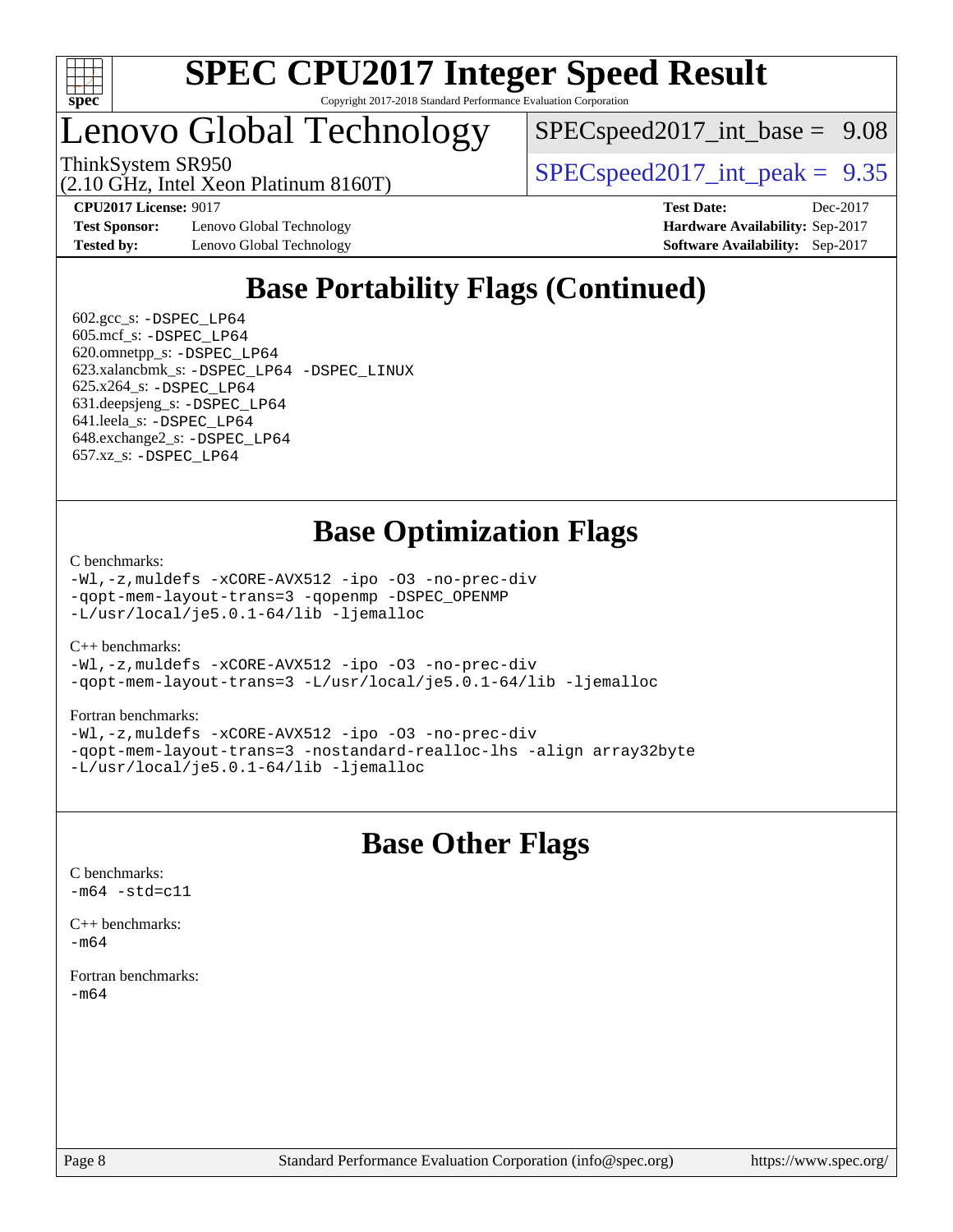

## enovo Global Technology

 $SPECspeed2017\_int\_base = 9.08$ 

(2.10 GHz, Intel Xeon Platinum 8160T)

## ThinkSystem SR950  $SPEC speed2017$  int peak = 9.35

**[Test Sponsor:](http://www.spec.org/auto/cpu2017/Docs/result-fields.html#TestSponsor)** Lenovo Global Technology **[Hardware Availability:](http://www.spec.org/auto/cpu2017/Docs/result-fields.html#HardwareAvailability)** Sep-2017 **[Tested by:](http://www.spec.org/auto/cpu2017/Docs/result-fields.html#Testedby)** Lenovo Global Technology **[Software Availability:](http://www.spec.org/auto/cpu2017/Docs/result-fields.html#SoftwareAvailability)** Sep-2017

**[CPU2017 License:](http://www.spec.org/auto/cpu2017/Docs/result-fields.html#CPU2017License)** 9017 **[Test Date:](http://www.spec.org/auto/cpu2017/Docs/result-fields.html#TestDate)** Dec-2017

## **[Peak Compiler Invocation](http://www.spec.org/auto/cpu2017/Docs/result-fields.html#PeakCompilerInvocation)**

[C benchmarks:](http://www.spec.org/auto/cpu2017/Docs/result-fields.html#Cbenchmarks)

[icc](http://www.spec.org/cpu2017/results/res2018q1/cpu2017-20180122-02775.flags.html#user_CCpeak_intel_icc_18.0_66fc1ee009f7361af1fbd72ca7dcefbb700085f36577c54f309893dd4ec40d12360134090235512931783d35fd58c0460139e722d5067c5574d8eaf2b3e37e92)

[C++ benchmarks:](http://www.spec.org/auto/cpu2017/Docs/result-fields.html#CXXbenchmarks) [icpc](http://www.spec.org/cpu2017/results/res2018q1/cpu2017-20180122-02775.flags.html#user_CXXpeak_intel_icpc_18.0_c510b6838c7f56d33e37e94d029a35b4a7bccf4766a728ee175e80a419847e808290a9b78be685c44ab727ea267ec2f070ec5dc83b407c0218cded6866a35d07)

[Fortran benchmarks](http://www.spec.org/auto/cpu2017/Docs/result-fields.html#Fortranbenchmarks): [ifort](http://www.spec.org/cpu2017/results/res2018q1/cpu2017-20180122-02775.flags.html#user_FCpeak_intel_ifort_18.0_8111460550e3ca792625aed983ce982f94888b8b503583aa7ba2b8303487b4d8a21a13e7191a45c5fd58ff318f48f9492884d4413fa793fd88dd292cad7027ca)

## **[Peak Portability Flags](http://www.spec.org/auto/cpu2017/Docs/result-fields.html#PeakPortabilityFlags)**

 600.perlbench\_s: [-DSPEC\\_LP64](http://www.spec.org/cpu2017/results/res2018q1/cpu2017-20180122-02775.flags.html#b600.perlbench_s_peakPORTABILITY_DSPEC_LP64) [-DSPEC\\_LINUX\\_X64](http://www.spec.org/cpu2017/results/res2018q1/cpu2017-20180122-02775.flags.html#b600.perlbench_s_peakCPORTABILITY_DSPEC_LINUX_X64) 602.gcc\_s: [-DSPEC\\_LP64](http://www.spec.org/cpu2017/results/res2018q1/cpu2017-20180122-02775.flags.html#suite_peakPORTABILITY602_gcc_s_DSPEC_LP64) 605.mcf\_s: [-DSPEC\\_LP64](http://www.spec.org/cpu2017/results/res2018q1/cpu2017-20180122-02775.flags.html#suite_peakPORTABILITY605_mcf_s_DSPEC_LP64) 620.omnetpp\_s: [-DSPEC\\_LP64](http://www.spec.org/cpu2017/results/res2018q1/cpu2017-20180122-02775.flags.html#suite_peakPORTABILITY620_omnetpp_s_DSPEC_LP64) 623.xalancbmk\_s: [-D\\_FILE\\_OFFSET\\_BITS=64](http://www.spec.org/cpu2017/results/res2018q1/cpu2017-20180122-02775.flags.html#user_peakPORTABILITY623_xalancbmk_s_file_offset_bits_64_5ae949a99b284ddf4e95728d47cb0843d81b2eb0e18bdfe74bbf0f61d0b064f4bda2f10ea5eb90e1dcab0e84dbc592acfc5018bc955c18609f94ddb8d550002c) [-DSPEC\\_LINUX](http://www.spec.org/cpu2017/results/res2018q1/cpu2017-20180122-02775.flags.html#b623.xalancbmk_s_peakCXXPORTABILITY_DSPEC_LINUX) 625.x264\_s: [-DSPEC\\_LP64](http://www.spec.org/cpu2017/results/res2018q1/cpu2017-20180122-02775.flags.html#suite_peakPORTABILITY625_x264_s_DSPEC_LP64) 631.deepsjeng\_s: [-DSPEC\\_LP64](http://www.spec.org/cpu2017/results/res2018q1/cpu2017-20180122-02775.flags.html#suite_peakPORTABILITY631_deepsjeng_s_DSPEC_LP64) 641.leela\_s: [-DSPEC\\_LP64](http://www.spec.org/cpu2017/results/res2018q1/cpu2017-20180122-02775.flags.html#suite_peakPORTABILITY641_leela_s_DSPEC_LP64) 648.exchange2\_s: [-DSPEC\\_LP64](http://www.spec.org/cpu2017/results/res2018q1/cpu2017-20180122-02775.flags.html#suite_peakPORTABILITY648_exchange2_s_DSPEC_LP64) 657.xz\_s: [-DSPEC\\_LP64](http://www.spec.org/cpu2017/results/res2018q1/cpu2017-20180122-02775.flags.html#suite_peakPORTABILITY657_xz_s_DSPEC_LP64)

## **[Peak Optimization Flags](http://www.spec.org/auto/cpu2017/Docs/result-fields.html#PeakOptimizationFlags)**

[C benchmarks](http://www.spec.org/auto/cpu2017/Docs/result-fields.html#Cbenchmarks):

600.perlbench\_s:  $-W1$ , -z, muldefs [-prof-gen](http://www.spec.org/cpu2017/results/res2018q1/cpu2017-20180122-02775.flags.html#user_peakPASS1_CFLAGSPASS1_LDFLAGS600_perlbench_s_prof_gen_5aa4926d6013ddb2a31985c654b3eb18169fc0c6952a63635c234f711e6e63dd76e94ad52365559451ec499a2cdb89e4dc58ba4c67ef54ca681ffbe1461d6b36)(pass 1) [-prof-use](http://www.spec.org/cpu2017/results/res2018q1/cpu2017-20180122-02775.flags.html#user_peakPASS2_CFLAGSPASS2_LDFLAGS600_perlbench_s_prof_use_1a21ceae95f36a2b53c25747139a6c16ca95bd9def2a207b4f0849963b97e94f5260e30a0c64f4bb623698870e679ca08317ef8150905d41bd88c6f78df73f19)(pass 2) -02 [-xCORE-AVX512](http://www.spec.org/cpu2017/results/res2018q1/cpu2017-20180122-02775.flags.html#user_peakPASS2_COPTIMIZE600_perlbench_s_f-xCORE-AVX512) [-qopt-mem-layout-trans=3](http://www.spec.org/cpu2017/results/res2018q1/cpu2017-20180122-02775.flags.html#user_peakPASS1_COPTIMIZEPASS2_COPTIMIZE600_perlbench_s_f-qopt-mem-layout-trans_de80db37974c74b1f0e20d883f0b675c88c3b01e9d123adea9b28688d64333345fb62bc4a798493513fdb68f60282f9a726aa07f478b2f7113531aecce732043) [-ipo](http://www.spec.org/cpu2017/results/res2018q1/cpu2017-20180122-02775.flags.html#user_peakPASS2_COPTIMIZE600_perlbench_s_f-ipo) [-O3](http://www.spec.org/cpu2017/results/res2018q1/cpu2017-20180122-02775.flags.html#user_peakPASS2_COPTIMIZE600_perlbench_s_f-O3) [-no-prec-div](http://www.spec.org/cpu2017/results/res2018q1/cpu2017-20180122-02775.flags.html#user_peakPASS2_COPTIMIZE600_perlbench_s_f-no-prec-div) [-DSPEC\\_SUPPRESS\\_OPENMP](http://www.spec.org/cpu2017/results/res2018q1/cpu2017-20180122-02775.flags.html#suite_peakPASS1_COPTIMIZE600_perlbench_s_DSPEC_SUPPRESS_OPENMP) [-qopenmp](http://www.spec.org/cpu2017/results/res2018q1/cpu2017-20180122-02775.flags.html#user_peakPASS2_COPTIMIZE600_perlbench_s_qopenmp_16be0c44f24f464004c6784a7acb94aca937f053568ce72f94b139a11c7c168634a55f6653758ddd83bcf7b8463e8028bb0b48b77bcddc6b78d5d95bb1df2967) [-DSPEC\\_OPENMP](http://www.spec.org/cpu2017/results/res2018q1/cpu2017-20180122-02775.flags.html#suite_peakPASS2_COPTIMIZE600_perlbench_s_DSPEC_OPENMP) [-fno-strict-overflow](http://www.spec.org/cpu2017/results/res2018q1/cpu2017-20180122-02775.flags.html#user_peakEXTRA_OPTIMIZE600_perlbench_s_f-fno-strict-overflow) [-L/usr/local/je5.0.1-64/lib](http://www.spec.org/cpu2017/results/res2018q1/cpu2017-20180122-02775.flags.html#user_peakEXTRA_LIBS600_perlbench_s_jemalloc_link_path64_4b10a636b7bce113509b17f3bd0d6226c5fb2346b9178c2d0232c14f04ab830f976640479e5c33dc2bcbbdad86ecfb6634cbbd4418746f06f368b512fced5394) [-ljemalloc](http://www.spec.org/cpu2017/results/res2018q1/cpu2017-20180122-02775.flags.html#user_peakEXTRA_LIBS600_perlbench_s_jemalloc_link_lib_d1249b907c500fa1c0672f44f562e3d0f79738ae9e3c4a9c376d49f265a04b9c99b167ecedbf6711b3085be911c67ff61f150a17b3472be731631ba4d0471706)

 602.gcc\_s: [-Wl,-z,muldefs](http://www.spec.org/cpu2017/results/res2018q1/cpu2017-20180122-02775.flags.html#user_peakEXTRA_LDFLAGS602_gcc_s_link_force_multiple1_b4cbdb97b34bdee9ceefcfe54f4c8ea74255f0b02a4b23e853cdb0e18eb4525ac79b5a88067c842dd0ee6996c24547a27a4b99331201badda8798ef8a743f577) [-prof-gen](http://www.spec.org/cpu2017/results/res2018q1/cpu2017-20180122-02775.flags.html#user_peakPASS1_CFLAGSPASS1_LDFLAGS602_gcc_s_prof_gen_5aa4926d6013ddb2a31985c654b3eb18169fc0c6952a63635c234f711e6e63dd76e94ad52365559451ec499a2cdb89e4dc58ba4c67ef54ca681ffbe1461d6b36)(pass 1) [-prof-use](http://www.spec.org/cpu2017/results/res2018q1/cpu2017-20180122-02775.flags.html#user_peakPASS2_CFLAGSPASS2_LDFLAGS602_gcc_s_prof_use_1a21ceae95f36a2b53c25747139a6c16ca95bd9def2a207b4f0849963b97e94f5260e30a0c64f4bb623698870e679ca08317ef8150905d41bd88c6f78df73f19)(pass 2) [-O2](http://www.spec.org/cpu2017/results/res2018q1/cpu2017-20180122-02775.flags.html#user_peakPASS1_COPTIMIZE602_gcc_s_f-O2) [-xCORE-AVX512](http://www.spec.org/cpu2017/results/res2018q1/cpu2017-20180122-02775.flags.html#user_peakPASS2_COPTIMIZE602_gcc_s_f-xCORE-AVX512) [-qopt-mem-layout-trans=3](http://www.spec.org/cpu2017/results/res2018q1/cpu2017-20180122-02775.flags.html#user_peakPASS1_COPTIMIZEPASS2_COPTIMIZE602_gcc_s_f-qopt-mem-layout-trans_de80db37974c74b1f0e20d883f0b675c88c3b01e9d123adea9b28688d64333345fb62bc4a798493513fdb68f60282f9a726aa07f478b2f7113531aecce732043) [-ipo](http://www.spec.org/cpu2017/results/res2018q1/cpu2017-20180122-02775.flags.html#user_peakPASS2_COPTIMIZE602_gcc_s_f-ipo) [-O3](http://www.spec.org/cpu2017/results/res2018q1/cpu2017-20180122-02775.flags.html#user_peakPASS2_COPTIMIZE602_gcc_s_f-O3) [-no-prec-div](http://www.spec.org/cpu2017/results/res2018q1/cpu2017-20180122-02775.flags.html#user_peakPASS2_COPTIMIZE602_gcc_s_f-no-prec-div) [-DSPEC\\_SUPPRESS\\_OPENMP](http://www.spec.org/cpu2017/results/res2018q1/cpu2017-20180122-02775.flags.html#suite_peakPASS1_COPTIMIZE602_gcc_s_DSPEC_SUPPRESS_OPENMP) [-qopenmp](http://www.spec.org/cpu2017/results/res2018q1/cpu2017-20180122-02775.flags.html#user_peakPASS2_COPTIMIZE602_gcc_s_qopenmp_16be0c44f24f464004c6784a7acb94aca937f053568ce72f94b139a11c7c168634a55f6653758ddd83bcf7b8463e8028bb0b48b77bcddc6b78d5d95bb1df2967) [-DSPEC\\_OPENMP](http://www.spec.org/cpu2017/results/res2018q1/cpu2017-20180122-02775.flags.html#suite_peakPASS2_COPTIMIZE602_gcc_s_DSPEC_OPENMP) [-L/usr/local/je5.0.1-64/lib](http://www.spec.org/cpu2017/results/res2018q1/cpu2017-20180122-02775.flags.html#user_peakEXTRA_LIBS602_gcc_s_jemalloc_link_path64_4b10a636b7bce113509b17f3bd0d6226c5fb2346b9178c2d0232c14f04ab830f976640479e5c33dc2bcbbdad86ecfb6634cbbd4418746f06f368b512fced5394) [-ljemalloc](http://www.spec.org/cpu2017/results/res2018q1/cpu2017-20180122-02775.flags.html#user_peakEXTRA_LIBS602_gcc_s_jemalloc_link_lib_d1249b907c500fa1c0672f44f562e3d0f79738ae9e3c4a9c376d49f265a04b9c99b167ecedbf6711b3085be911c67ff61f150a17b3472be731631ba4d0471706)

| 605.mcf s: $-Wl$ , $-z$ , muldefs $-prof-qen(pass 1)$ $-prof-use(pass 2) -ipo$ |
|--------------------------------------------------------------------------------|
| -xCORE-AVX512 -03 -no-prec-div -gopt-mem-layout-trans=3                        |
| -DSPEC SUPPRESS OPENMP - gopenmp - DSPEC OPENMP                                |
| -L/usr/local/je5.0.1-64/lib -ljemalloc                                         |

**(Continued on next page)**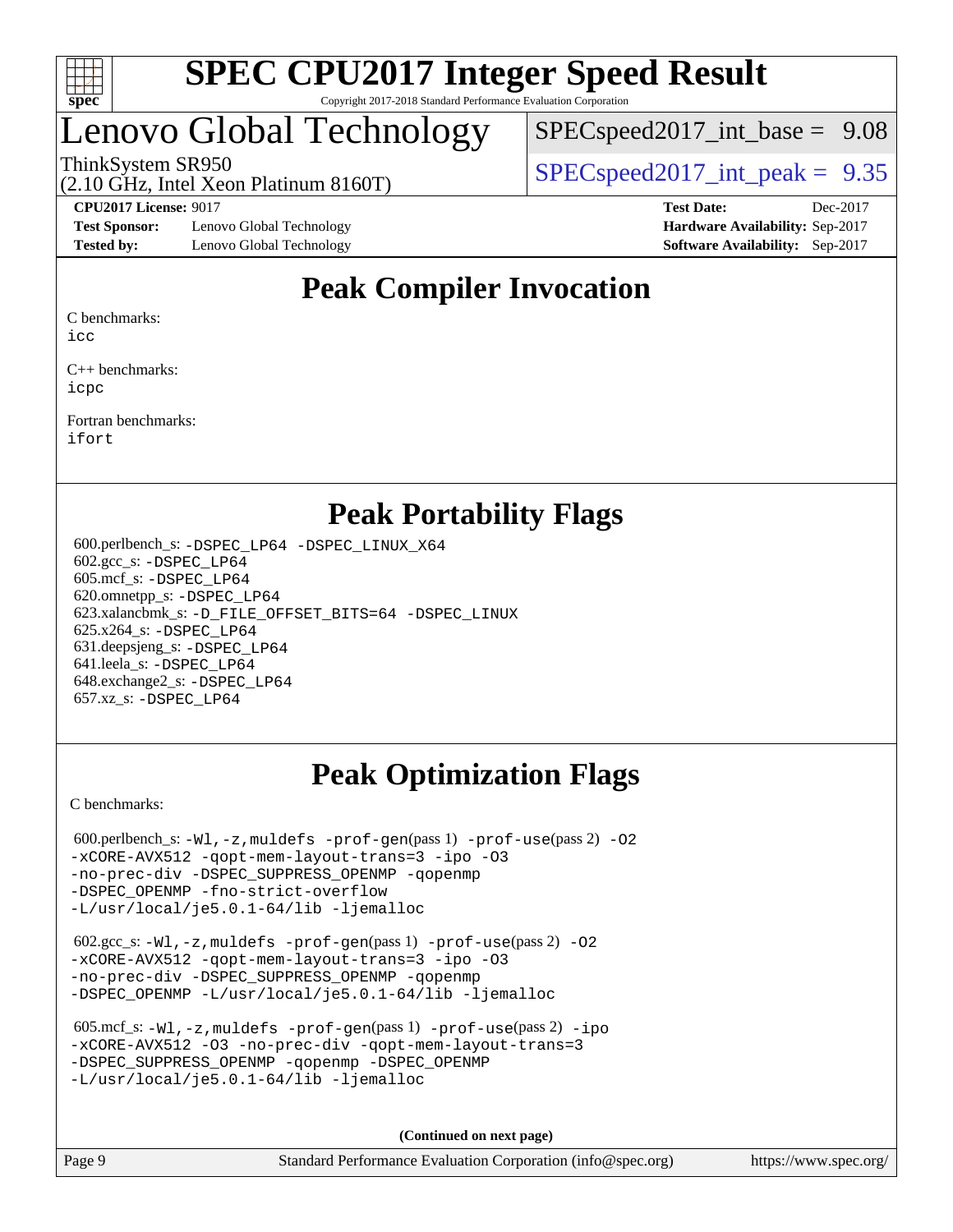

## Lenovo Global Technology

(2.10 GHz, Intel Xeon Platinum 8160T)

 $SPECspeed2017\_int\_base = 9.08$ 

ThinkSystem SR950<br>  $SPECspeed2017$  int\_peak = 9.35

**[Test Sponsor:](http://www.spec.org/auto/cpu2017/Docs/result-fields.html#TestSponsor)** Lenovo Global Technology **[Hardware Availability:](http://www.spec.org/auto/cpu2017/Docs/result-fields.html#HardwareAvailability)** Sep-2017 **[Tested by:](http://www.spec.org/auto/cpu2017/Docs/result-fields.html#Testedby)** Lenovo Global Technology **[Software Availability:](http://www.spec.org/auto/cpu2017/Docs/result-fields.html#SoftwareAvailability)** Sep-2017

**[CPU2017 License:](http://www.spec.org/auto/cpu2017/Docs/result-fields.html#CPU2017License)** 9017 **[Test Date:](http://www.spec.org/auto/cpu2017/Docs/result-fields.html#TestDate)** Dec-2017

## **[Peak Optimization Flags \(Continued\)](http://www.spec.org/auto/cpu2017/Docs/result-fields.html#PeakOptimizationFlags)**

 625.x264\_s: [-Wl,-z,muldefs](http://www.spec.org/cpu2017/results/res2018q1/cpu2017-20180122-02775.flags.html#user_peakEXTRA_LDFLAGS625_x264_s_link_force_multiple1_b4cbdb97b34bdee9ceefcfe54f4c8ea74255f0b02a4b23e853cdb0e18eb4525ac79b5a88067c842dd0ee6996c24547a27a4b99331201badda8798ef8a743f577) [-xCORE-AVX512](http://www.spec.org/cpu2017/results/res2018q1/cpu2017-20180122-02775.flags.html#user_peakCOPTIMIZE625_x264_s_f-xCORE-AVX512) [-ipo](http://www.spec.org/cpu2017/results/res2018q1/cpu2017-20180122-02775.flags.html#user_peakCOPTIMIZE625_x264_s_f-ipo) [-O3](http://www.spec.org/cpu2017/results/res2018q1/cpu2017-20180122-02775.flags.html#user_peakCOPTIMIZE625_x264_s_f-O3) [-no-prec-div](http://www.spec.org/cpu2017/results/res2018q1/cpu2017-20180122-02775.flags.html#user_peakCOPTIMIZE625_x264_s_f-no-prec-div) [-qopt-mem-layout-trans=3](http://www.spec.org/cpu2017/results/res2018q1/cpu2017-20180122-02775.flags.html#user_peakCOPTIMIZE625_x264_s_f-qopt-mem-layout-trans_de80db37974c74b1f0e20d883f0b675c88c3b01e9d123adea9b28688d64333345fb62bc4a798493513fdb68f60282f9a726aa07f478b2f7113531aecce732043) [-qopenmp](http://www.spec.org/cpu2017/results/res2018q1/cpu2017-20180122-02775.flags.html#user_peakCOPTIMIZE625_x264_s_qopenmp_16be0c44f24f464004c6784a7acb94aca937f053568ce72f94b139a11c7c168634a55f6653758ddd83bcf7b8463e8028bb0b48b77bcddc6b78d5d95bb1df2967) [-DSPEC\\_OPENMP](http://www.spec.org/cpu2017/results/res2018q1/cpu2017-20180122-02775.flags.html#suite_peakCOPTIMIZE625_x264_s_DSPEC_OPENMP) [-L/usr/local/je5.0.1-64/lib](http://www.spec.org/cpu2017/results/res2018q1/cpu2017-20180122-02775.flags.html#user_peakEXTRA_LIBS625_x264_s_jemalloc_link_path64_4b10a636b7bce113509b17f3bd0d6226c5fb2346b9178c2d0232c14f04ab830f976640479e5c33dc2bcbbdad86ecfb6634cbbd4418746f06f368b512fced5394) [-ljemalloc](http://www.spec.org/cpu2017/results/res2018q1/cpu2017-20180122-02775.flags.html#user_peakEXTRA_LIBS625_x264_s_jemalloc_link_lib_d1249b907c500fa1c0672f44f562e3d0f79738ae9e3c4a9c376d49f265a04b9c99b167ecedbf6711b3085be911c67ff61f150a17b3472be731631ba4d0471706)

657.xz\_s: Same as 602.gcc\_s

[C++ benchmarks:](http://www.spec.org/auto/cpu2017/Docs/result-fields.html#CXXbenchmarks)

620.omnetpp\_s: $-W1$ ,-z,muldefs -prof-qen(pass 1) [-prof-use](http://www.spec.org/cpu2017/results/res2018q1/cpu2017-20180122-02775.flags.html#user_peakPASS2_CXXFLAGSPASS2_LDFLAGS620_omnetpp_s_prof_use_1a21ceae95f36a2b53c25747139a6c16ca95bd9def2a207b4f0849963b97e94f5260e30a0c64f4bb623698870e679ca08317ef8150905d41bd88c6f78df73f19)(pass 2) [-ipo](http://www.spec.org/cpu2017/results/res2018q1/cpu2017-20180122-02775.flags.html#user_peakPASS1_CXXOPTIMIZEPASS2_CXXOPTIMIZE620_omnetpp_s_f-ipo) [-xCORE-AVX512](http://www.spec.org/cpu2017/results/res2018q1/cpu2017-20180122-02775.flags.html#user_peakPASS2_CXXOPTIMIZE620_omnetpp_s_f-xCORE-AVX512) [-O3](http://www.spec.org/cpu2017/results/res2018q1/cpu2017-20180122-02775.flags.html#user_peakPASS1_CXXOPTIMIZEPASS2_CXXOPTIMIZE620_omnetpp_s_f-O3) [-no-prec-div](http://www.spec.org/cpu2017/results/res2018q1/cpu2017-20180122-02775.flags.html#user_peakPASS1_CXXOPTIMIZEPASS2_CXXOPTIMIZE620_omnetpp_s_f-no-prec-div) [-qopt-mem-layout-trans=3](http://www.spec.org/cpu2017/results/res2018q1/cpu2017-20180122-02775.flags.html#user_peakPASS1_CXXOPTIMIZEPASS2_CXXOPTIMIZE620_omnetpp_s_f-qopt-mem-layout-trans_de80db37974c74b1f0e20d883f0b675c88c3b01e9d123adea9b28688d64333345fb62bc4a798493513fdb68f60282f9a726aa07f478b2f7113531aecce732043) [-DSPEC\\_SUPPRESS\\_OPENMP](http://www.spec.org/cpu2017/results/res2018q1/cpu2017-20180122-02775.flags.html#suite_peakPASS1_CXXOPTIMIZE620_omnetpp_s_DSPEC_SUPPRESS_OPENMP) [-qopenmp](http://www.spec.org/cpu2017/results/res2018q1/cpu2017-20180122-02775.flags.html#user_peakPASS2_CXXOPTIMIZE620_omnetpp_s_qopenmp_16be0c44f24f464004c6784a7acb94aca937f053568ce72f94b139a11c7c168634a55f6653758ddd83bcf7b8463e8028bb0b48b77bcddc6b78d5d95bb1df2967) [-DSPEC\\_OPENMP](http://www.spec.org/cpu2017/results/res2018q1/cpu2017-20180122-02775.flags.html#suite_peakPASS2_CXXOPTIMIZE620_omnetpp_s_DSPEC_OPENMP) [-L/usr/local/je5.0.1-64/lib](http://www.spec.org/cpu2017/results/res2018q1/cpu2017-20180122-02775.flags.html#user_peakEXTRA_LIBS620_omnetpp_s_jemalloc_link_path64_4b10a636b7bce113509b17f3bd0d6226c5fb2346b9178c2d0232c14f04ab830f976640479e5c33dc2bcbbdad86ecfb6634cbbd4418746f06f368b512fced5394) [-ljemalloc](http://www.spec.org/cpu2017/results/res2018q1/cpu2017-20180122-02775.flags.html#user_peakEXTRA_LIBS620_omnetpp_s_jemalloc_link_lib_d1249b907c500fa1c0672f44f562e3d0f79738ae9e3c4a9c376d49f265a04b9c99b167ecedbf6711b3085be911c67ff61f150a17b3472be731631ba4d0471706)

 623.xalancbmk\_s: [-L/opt/intel/compilers\\_and\\_libraries\\_2018/linux/lib/ia32](http://www.spec.org/cpu2017/results/res2018q1/cpu2017-20180122-02775.flags.html#user_peakCXXLD623_xalancbmk_s_Enable-32bit-runtime_af243bdb1d79e4c7a4f720bf8275e627de2ecd461de63307bc14cef0633fde3cd7bb2facb32dcc8be9566045fb55d40ce2b72b725f73827aa7833441b71b9343) [-Wl,-z,muldefs](http://www.spec.org/cpu2017/results/res2018q1/cpu2017-20180122-02775.flags.html#user_peakEXTRA_LDFLAGS623_xalancbmk_s_link_force_multiple1_b4cbdb97b34bdee9ceefcfe54f4c8ea74255f0b02a4b23e853cdb0e18eb4525ac79b5a88067c842dd0ee6996c24547a27a4b99331201badda8798ef8a743f577) [-prof-gen](http://www.spec.org/cpu2017/results/res2018q1/cpu2017-20180122-02775.flags.html#user_peakPASS1_CXXFLAGSPASS1_LDFLAGS623_xalancbmk_s_prof_gen_5aa4926d6013ddb2a31985c654b3eb18169fc0c6952a63635c234f711e6e63dd76e94ad52365559451ec499a2cdb89e4dc58ba4c67ef54ca681ffbe1461d6b36)(pass 1) [-prof-use](http://www.spec.org/cpu2017/results/res2018q1/cpu2017-20180122-02775.flags.html#user_peakPASS2_CXXFLAGSPASS2_LDFLAGS623_xalancbmk_s_prof_use_1a21ceae95f36a2b53c25747139a6c16ca95bd9def2a207b4f0849963b97e94f5260e30a0c64f4bb623698870e679ca08317ef8150905d41bd88c6f78df73f19)(pass 2) [-ipo](http://www.spec.org/cpu2017/results/res2018q1/cpu2017-20180122-02775.flags.html#user_peakPASS1_CXXOPTIMIZEPASS2_CXXOPTIMIZE623_xalancbmk_s_f-ipo) [-xCORE-AVX512](http://www.spec.org/cpu2017/results/res2018q1/cpu2017-20180122-02775.flags.html#user_peakPASS2_CXXOPTIMIZE623_xalancbmk_s_f-xCORE-AVX512) [-O3](http://www.spec.org/cpu2017/results/res2018q1/cpu2017-20180122-02775.flags.html#user_peakPASS1_CXXOPTIMIZEPASS2_CXXOPTIMIZE623_xalancbmk_s_f-O3) [-no-prec-div](http://www.spec.org/cpu2017/results/res2018q1/cpu2017-20180122-02775.flags.html#user_peakPASS1_CXXOPTIMIZEPASS2_CXXOPTIMIZE623_xalancbmk_s_f-no-prec-div) [-qopt-mem-layout-trans=3](http://www.spec.org/cpu2017/results/res2018q1/cpu2017-20180122-02775.flags.html#user_peakPASS1_CXXOPTIMIZEPASS2_CXXOPTIMIZE623_xalancbmk_s_f-qopt-mem-layout-trans_de80db37974c74b1f0e20d883f0b675c88c3b01e9d123adea9b28688d64333345fb62bc4a798493513fdb68f60282f9a726aa07f478b2f7113531aecce732043) [-DSPEC\\_SUPPRESS\\_OPENMP](http://www.spec.org/cpu2017/results/res2018q1/cpu2017-20180122-02775.flags.html#suite_peakPASS1_CXXOPTIMIZE623_xalancbmk_s_DSPEC_SUPPRESS_OPENMP) [-qopenmp](http://www.spec.org/cpu2017/results/res2018q1/cpu2017-20180122-02775.flags.html#user_peakPASS2_CXXOPTIMIZE623_xalancbmk_s_qopenmp_16be0c44f24f464004c6784a7acb94aca937f053568ce72f94b139a11c7c168634a55f6653758ddd83bcf7b8463e8028bb0b48b77bcddc6b78d5d95bb1df2967) [-DSPEC\\_OPENMP](http://www.spec.org/cpu2017/results/res2018q1/cpu2017-20180122-02775.flags.html#suite_peakPASS2_CXXOPTIMIZE623_xalancbmk_s_DSPEC_OPENMP) [-L/usr/local/je5.0.1-32/lib](http://www.spec.org/cpu2017/results/res2018q1/cpu2017-20180122-02775.flags.html#user_peakEXTRA_LIBS623_xalancbmk_s_jemalloc_link_path32_e29f22e8e6c17053bbc6a0971f5a9c01a601a06bb1a59df2084b77a2fe0a2995b64fd4256feaeea39eeba3aae142e96e2b2b0a28974019c0c0c88139a84f900a) [-ljemalloc](http://www.spec.org/cpu2017/results/res2018q1/cpu2017-20180122-02775.flags.html#user_peakEXTRA_LIBS623_xalancbmk_s_jemalloc_link_lib_d1249b907c500fa1c0672f44f562e3d0f79738ae9e3c4a9c376d49f265a04b9c99b167ecedbf6711b3085be911c67ff61f150a17b3472be731631ba4d0471706)

631.deepsjeng\_s: Same as 620.omnetpp\_s

641.leela\_s: Same as 620.omnetpp\_s

[Fortran benchmarks](http://www.spec.org/auto/cpu2017/Docs/result-fields.html#Fortranbenchmarks): [-Wl,-z,muldefs](http://www.spec.org/cpu2017/results/res2018q1/cpu2017-20180122-02775.flags.html#user_FCpeak_link_force_multiple1_b4cbdb97b34bdee9ceefcfe54f4c8ea74255f0b02a4b23e853cdb0e18eb4525ac79b5a88067c842dd0ee6996c24547a27a4b99331201badda8798ef8a743f577) [-xCORE-AVX512](http://www.spec.org/cpu2017/results/res2018q1/cpu2017-20180122-02775.flags.html#user_FCpeak_f-xCORE-AVX512) [-ipo](http://www.spec.org/cpu2017/results/res2018q1/cpu2017-20180122-02775.flags.html#user_FCpeak_f-ipo) [-O3](http://www.spec.org/cpu2017/results/res2018q1/cpu2017-20180122-02775.flags.html#user_FCpeak_f-O3) [-no-prec-div](http://www.spec.org/cpu2017/results/res2018q1/cpu2017-20180122-02775.flags.html#user_FCpeak_f-no-prec-div) [-qopt-mem-layout-trans=3](http://www.spec.org/cpu2017/results/res2018q1/cpu2017-20180122-02775.flags.html#user_FCpeak_f-qopt-mem-layout-trans_de80db37974c74b1f0e20d883f0b675c88c3b01e9d123adea9b28688d64333345fb62bc4a798493513fdb68f60282f9a726aa07f478b2f7113531aecce732043) [-nostandard-realloc-lhs](http://www.spec.org/cpu2017/results/res2018q1/cpu2017-20180122-02775.flags.html#user_FCpeak_f_2003_std_realloc_82b4557e90729c0f113870c07e44d33d6f5a304b4f63d4c15d2d0f1fab99f5daaed73bdb9275d9ae411527f28b936061aa8b9c8f2d63842963b95c9dd6426b8a) [-align array32byte](http://www.spec.org/cpu2017/results/res2018q1/cpu2017-20180122-02775.flags.html#user_FCpeak_align_array32byte_b982fe038af199962ba9a80c053b8342c548c85b40b8e86eb3cc33dee0d7986a4af373ac2d51c3f7cf710a18d62fdce2948f201cd044323541f22fc0fffc51b6) [-L/usr/local/je5.0.1-64/lib](http://www.spec.org/cpu2017/results/res2018q1/cpu2017-20180122-02775.flags.html#user_FCpeak_jemalloc_link_path64_4b10a636b7bce113509b17f3bd0d6226c5fb2346b9178c2d0232c14f04ab830f976640479e5c33dc2bcbbdad86ecfb6634cbbd4418746f06f368b512fced5394) [-ljemalloc](http://www.spec.org/cpu2017/results/res2018q1/cpu2017-20180122-02775.flags.html#user_FCpeak_jemalloc_link_lib_d1249b907c500fa1c0672f44f562e3d0f79738ae9e3c4a9c376d49f265a04b9c99b167ecedbf6711b3085be911c67ff61f150a17b3472be731631ba4d0471706)

## **[Peak Other Flags](http://www.spec.org/auto/cpu2017/Docs/result-fields.html#PeakOtherFlags)**

[C benchmarks](http://www.spec.org/auto/cpu2017/Docs/result-fields.html#Cbenchmarks):  $-m64 - std= c11$  $-m64 - std= c11$ 

[C++ benchmarks \(except as noted below\):](http://www.spec.org/auto/cpu2017/Docs/result-fields.html#CXXbenchmarksexceptasnotedbelow) [-m64](http://www.spec.org/cpu2017/results/res2018q1/cpu2017-20180122-02775.flags.html#user_CXXpeak_intel_intel64_18.0_af43caccfc8ded86e7699f2159af6efc7655f51387b94da716254467f3c01020a5059329e2569e4053f409e7c9202a7efc638f7a6d1ffb3f52dea4a3e31d82ab)

623.xalancbmk\_s: [-m32](http://www.spec.org/cpu2017/results/res2018q1/cpu2017-20180122-02775.flags.html#user_peakCXXLD623_xalancbmk_s_intel_ia32_18.0_2666f1173eb60787016b673bfe1358e27016ef7649ea4884b7bc6187fd89dc221d14632e22638cde1c647a518de97358ab15d4ad098ee4e19a8b28d0c25e14bf)

[Fortran benchmarks](http://www.spec.org/auto/cpu2017/Docs/result-fields.html#Fortranbenchmarks): [-m64](http://www.spec.org/cpu2017/results/res2018q1/cpu2017-20180122-02775.flags.html#user_FCpeak_intel_intel64_18.0_af43caccfc8ded86e7699f2159af6efc7655f51387b94da716254467f3c01020a5059329e2569e4053f409e7c9202a7efc638f7a6d1ffb3f52dea4a3e31d82ab)